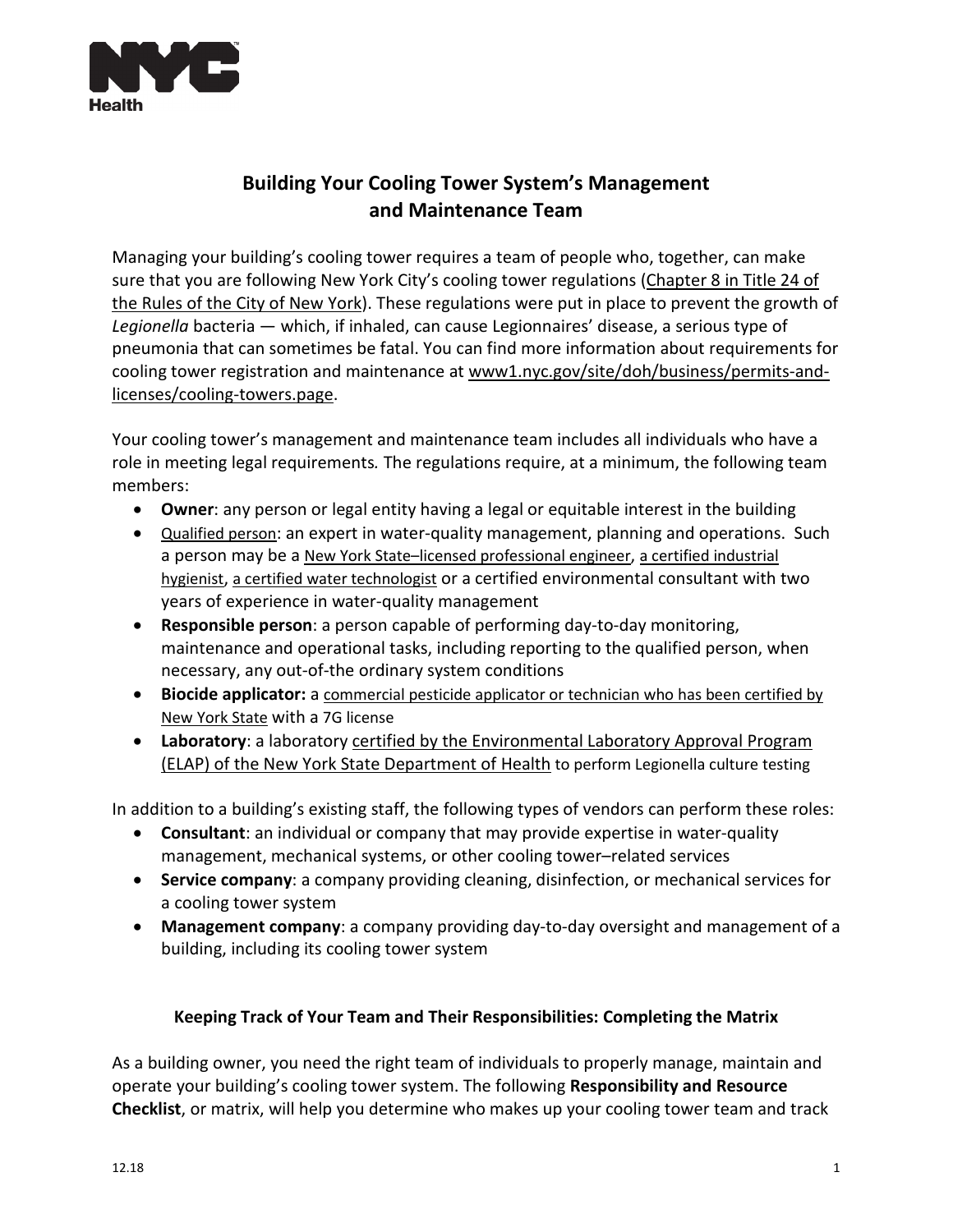

their responsibilities. The matrix is organized by task, team member and personnel resource. For each task you should put an X in at least one of the **Personnel Resources** columns. To complete some tasks, you may need more than one personnel resource. You need to have a "qualified person" assess your building and prepare a maintenance program and plan (MPP). This person must work with you to identify the personnel resources needed to maintain your cooling tower system and complete the matrix.

To identify a suitable qualified person, you should review other MPPs (or similar documents) the candidate has prepared to make sure that:

- All tasks or responsibilities in the checklist are assigned to an MPP-specific team member
- The MPP describes, in detail, procedures needed to comply with all regulations
- Plans include system-specific forms, checklists, conditions and corrective actions

## **Existing Maintenance Program and Plan Reviews**

If your facility already has an MPP, you can use the checklist to review the completeness and quality of your plan. Your MPP should address all checklist items. If you have not assigned a task or responsibility in the checklist to a team member, then your MPP is incomplete. You should then reach out to your plan preparer to discuss revising the plan.

## **Finding and Choosing Vendors**

Once the matrix outlining the team and responsibilities is complete, you will need to contract with outside vendors to perform some of the tasks or responsibilities required under the regulations. At this point, you can use the matrix to write a scope of services for requesting bids. Not all vendors offer the same set of services, and you need to make sure that each potential vendor can perform the tasks needed before accepting a bid. Vendors may excel at performing some tasks but not others. You may also decide that multiple vendors are needed to address all tasks or responsibilities laid out in the regulations and the cooling tower system's MPP.

When finding help with any service, it can be difficult to determine the quality of vendors. Take the time to reach out to a vendor's references, review examples of their past work and products, and interview them. Remember that in choosing a vendor, you are choosing a member of your cooling tower management and maintenance team. You should make sure the vendor:

- Can be available promptly when needed
- Is knowledgeable in the proposed service area